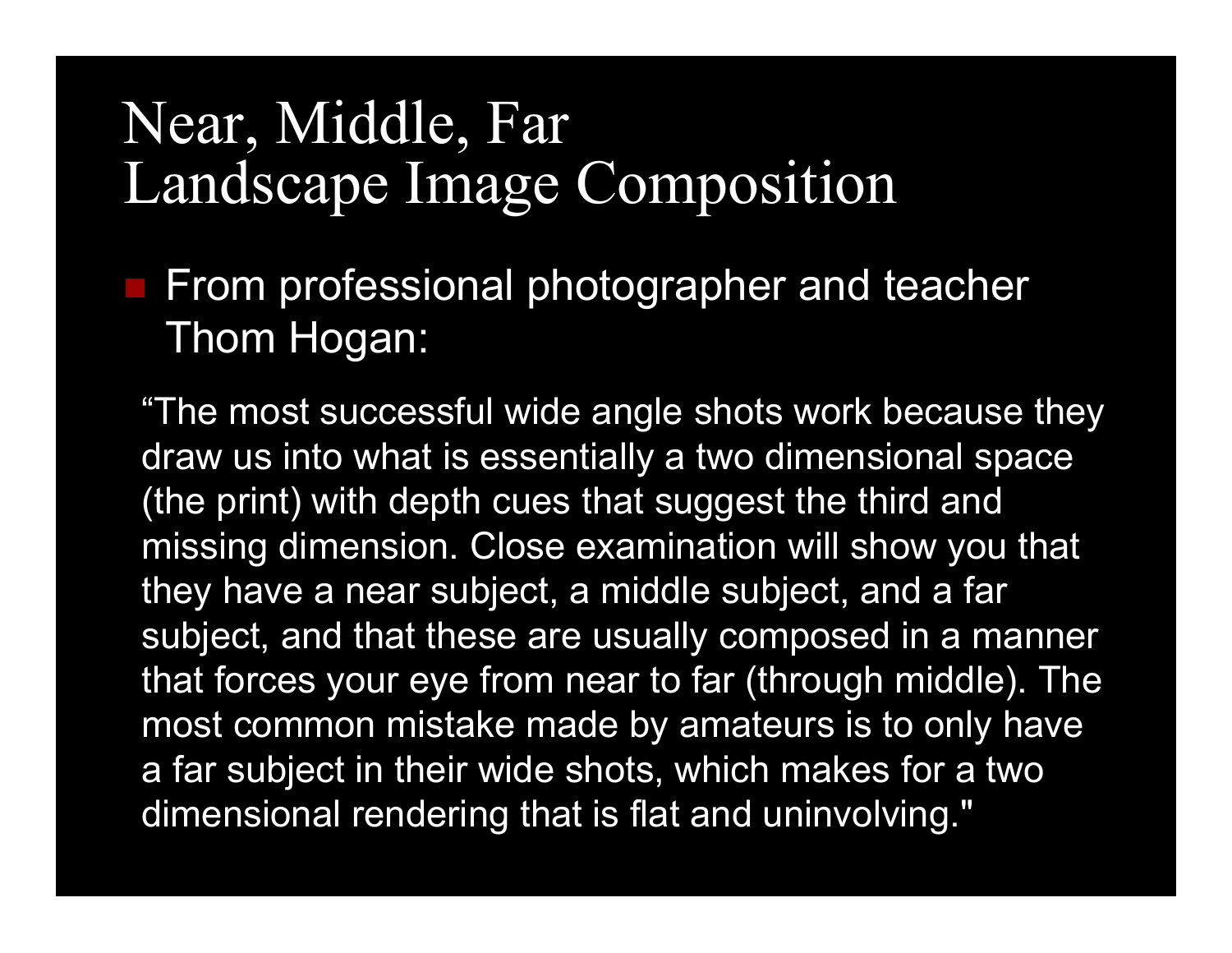## Compare These Images



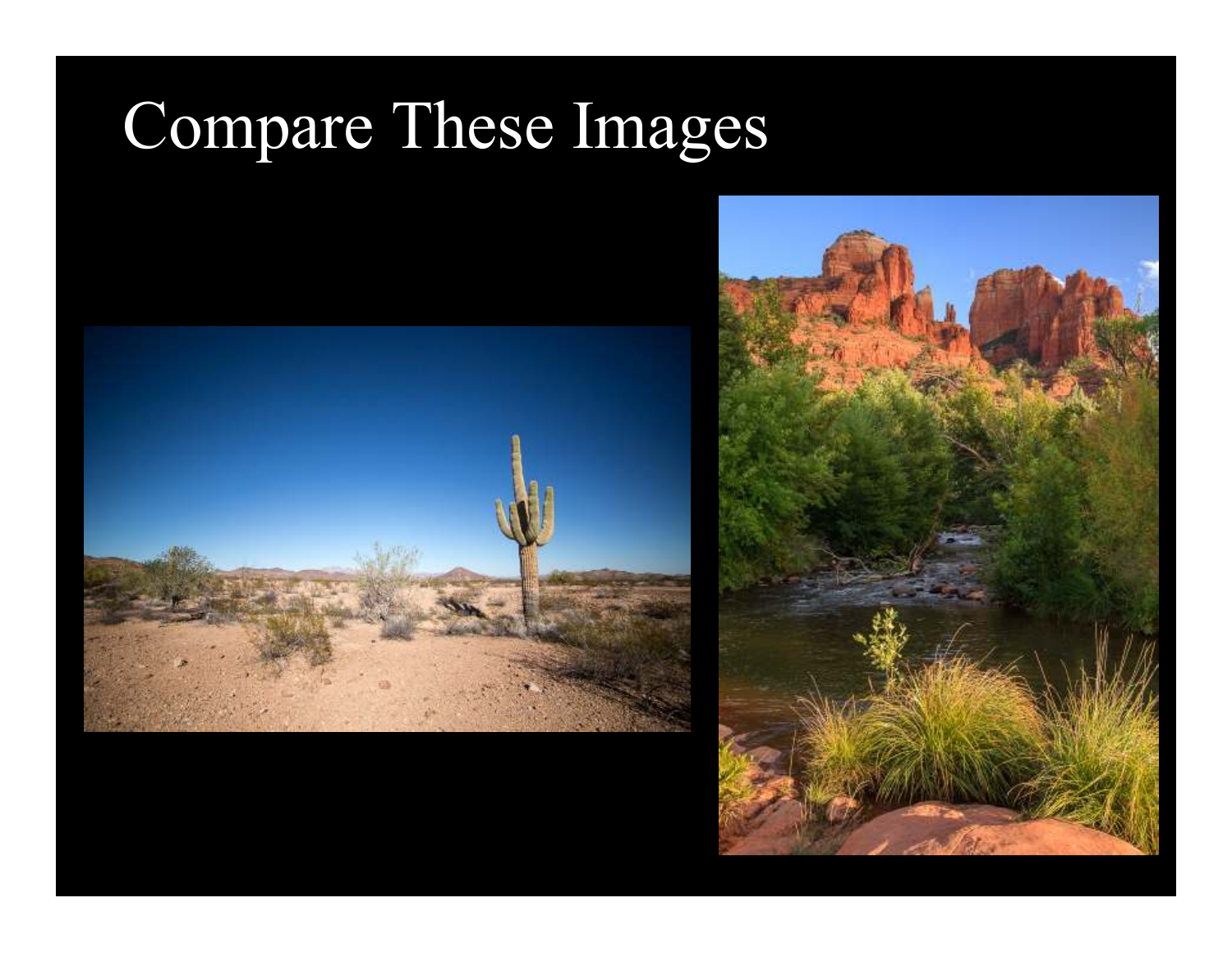### Perspective from an Art Teacher

■ Video from Aaron's Design Class

- **4-1 Basic Landscape- Foreground, Middle Ground, Background**
- https://www.youtube.com/watch?v=1ujx78C6Uh0

Intended for beginning art class, so it's a bit hokey, but the information is quite good and applicable to photography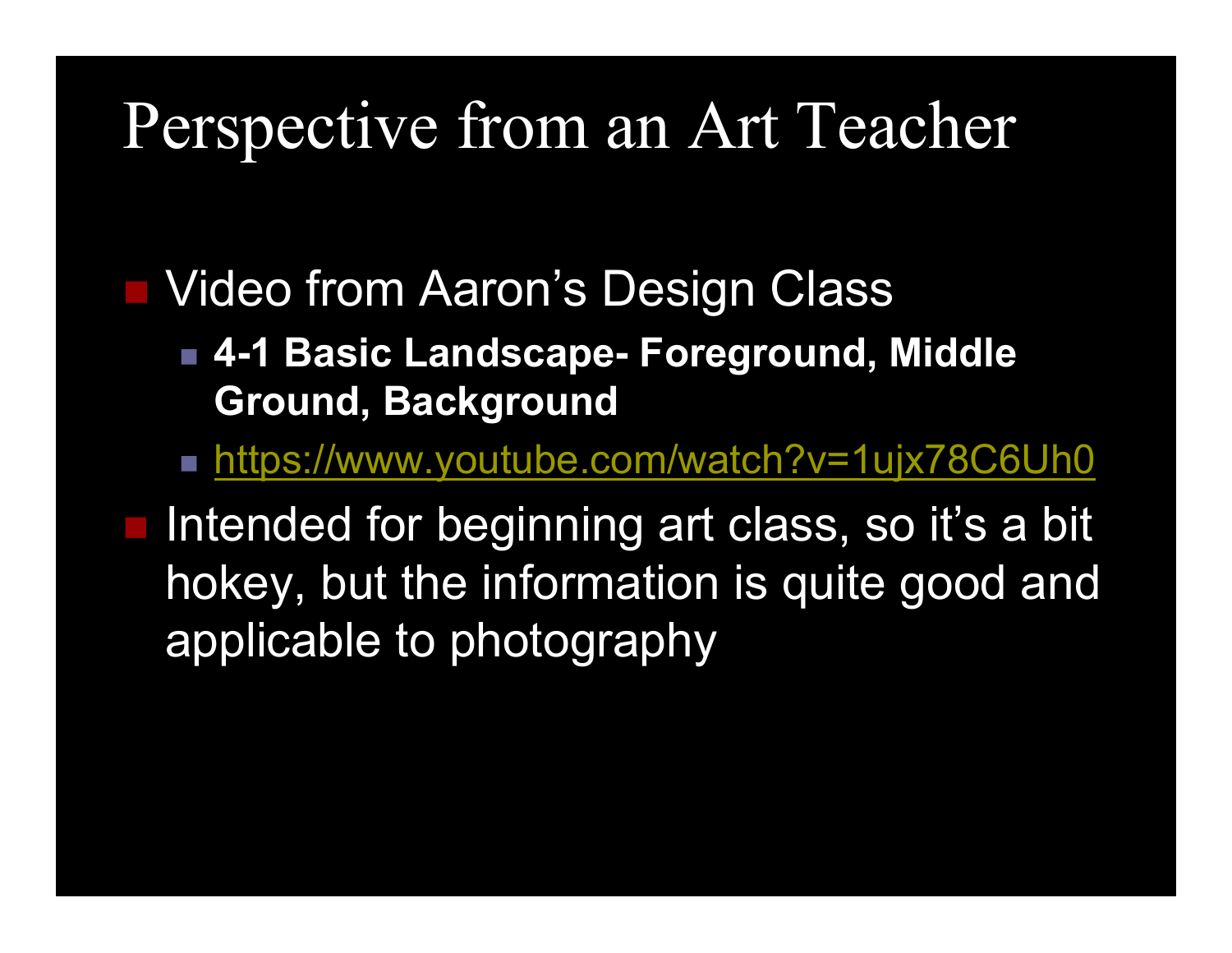#### Middleground is the Whole Point of the Piece?

- Perhaps that is a valuable way to present things to beginning art students, but I don't think that is always true of photographs.
- Certainly, the subject is often the foreground or background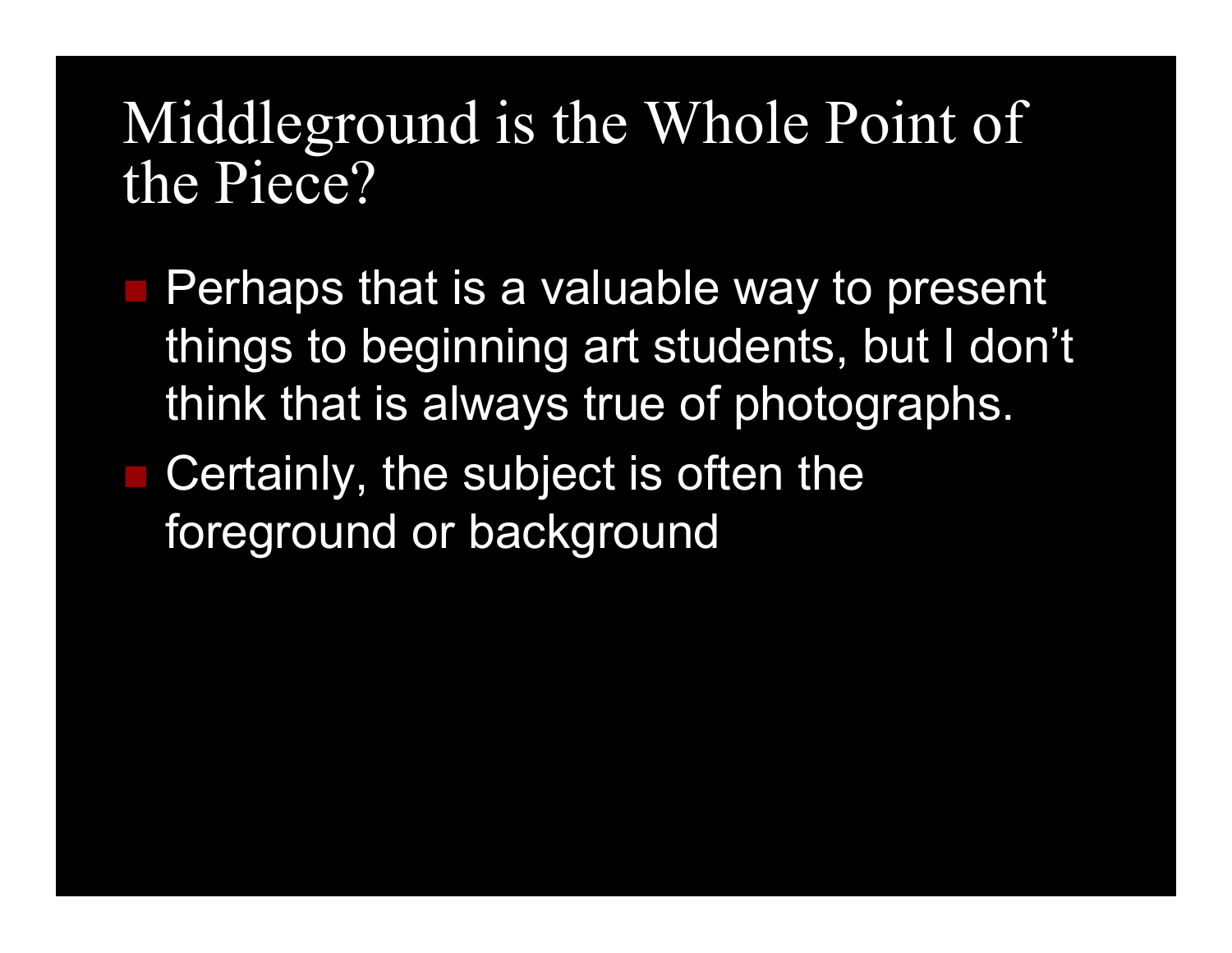Band of Light on El Capitan, Yosemite National Park by Michael Frye

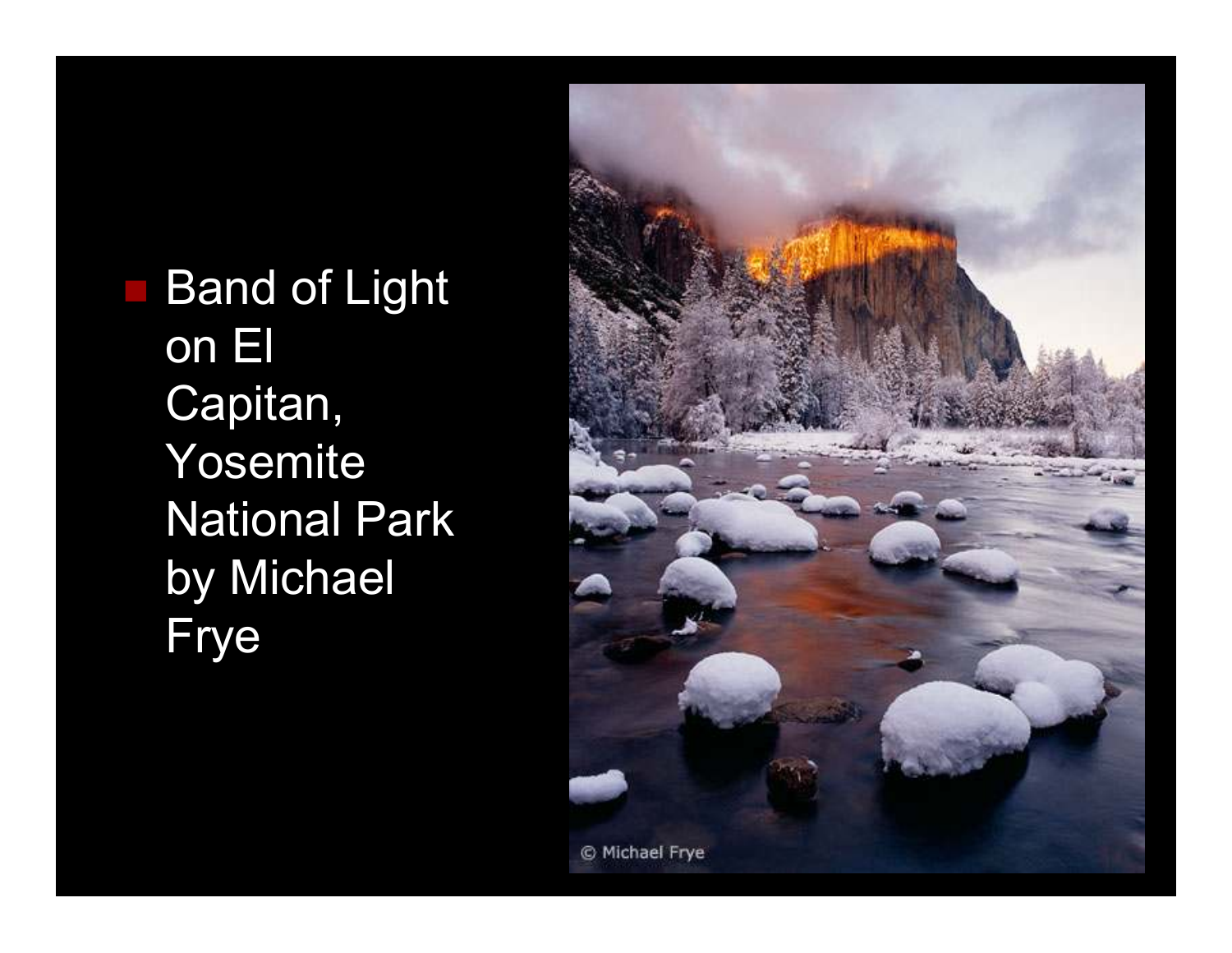**El Capitan and** the Merced River, Autumn by Michael Frye

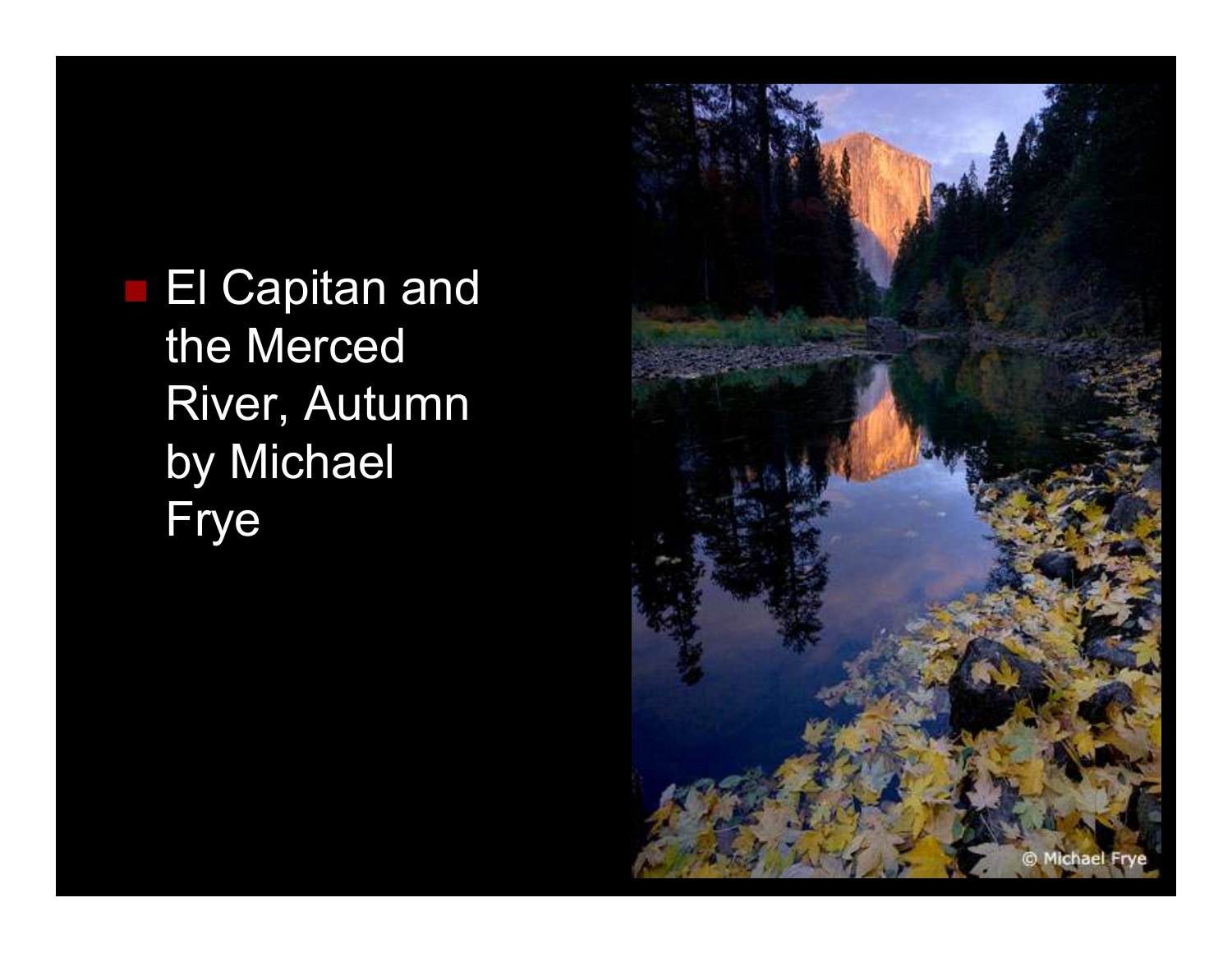#### **Courthouse** Towers by Tom Till

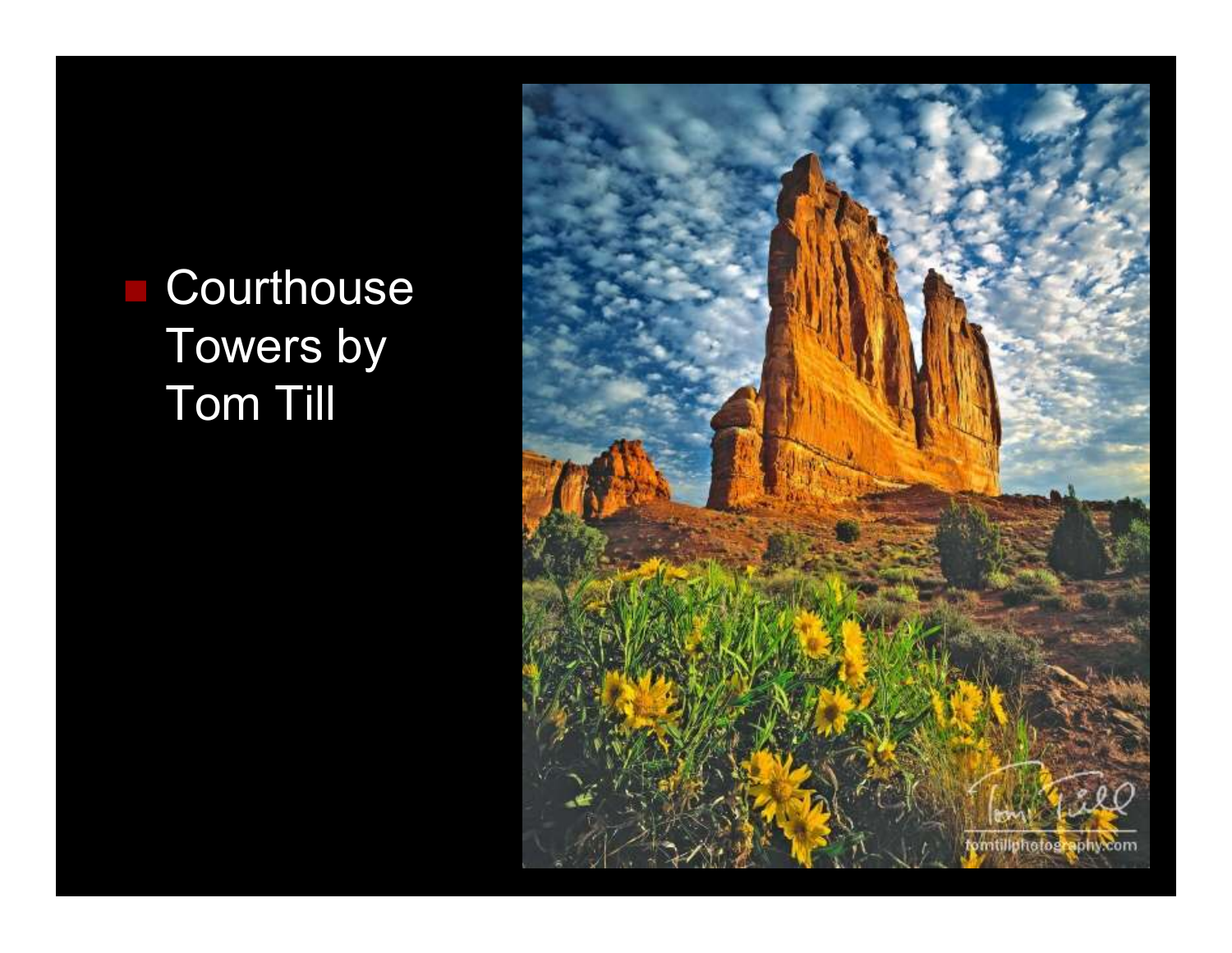#### Mesa Arch Sunrise by Tom Till